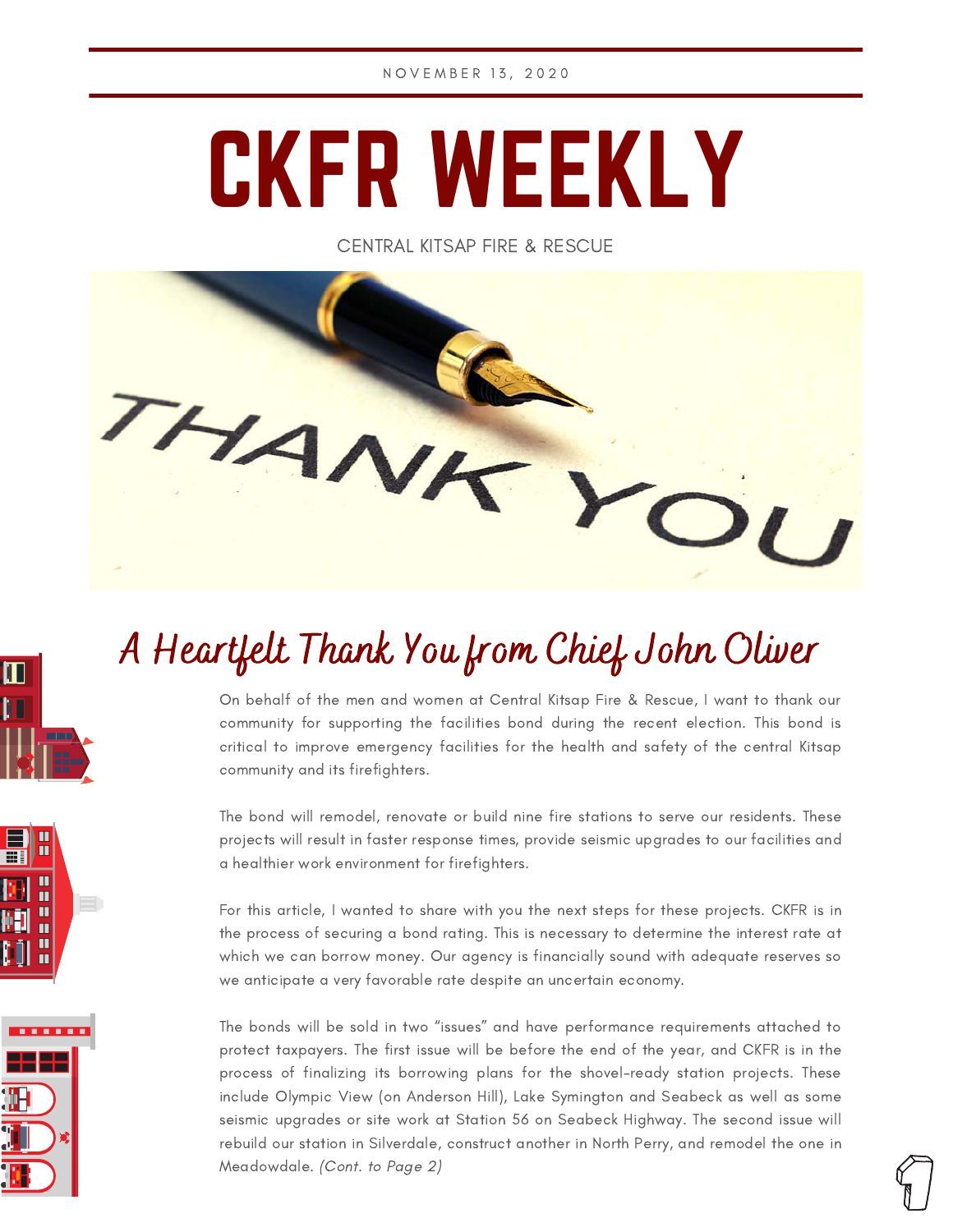## C K F R W E E K L Y

(Cont.) At this point, we anticipate site work starting for our shovelready projects by or before May 2021. We will continue to update you on the progress of these facilities through our website, CKFR Weekly, social media and our local news media.

In the meantime, you have our heartfelt thanks for supporting the bond and partnering with us to save lives and property. We could not do this work without your help, and we are grateful. As always, I am available to answer questions at any time. Feel free to reach out to me at joliver@ckfr.org or (360) 447-3566.

### Purchasing Cut-Off Dates

- November 23rd: Purchase cards
- December 7th: All other invoices

All purchases should be made and the invoices must submitted to Heidi for payment prior to these dates to be counted for 2020. Monthly variance reports are available on SharePoint and the Finance team can help answer any other questions you have about your budget line items.

# CKFR Weekly - Changes

Going forward, EA Serena Prince will taking over production of the CKFR Weekly. If you have something newsworthy to share, please email your content to **sprince@ckfr.org** for inclusion in the Weekly!



# UPCOMING EVENTS

Nov. 9 - Board of Commissioners Meeting - Video Link: <https://vimeo.com/477648224>

Nov. 23 - Board of Commissioners Electronic Meeting

Nov. 26-27 - Administrative office closed in observance of Thanksgiving Day and Native American Heritage Day

Dec. 14 - Board of Commissioners Meeting (Location TBD)

Dec. 25 - Administrative office closed in observance of Christmas Day

Jan. 1 - Administrative office closed in observance of New Year's Day

# THE GOLD STANDARD OF INVENTORY SPOT CHECK REPORTS (ISCR)

We'd like to take a moment and recognize the ISCR that was done for the Training Department! The purpose of this was to test if physical assets and equipment existed in the locations specified in Operative IQ.



*The Training Department has done a great job in identifying its assets and entering them into Operative IQ. We specifically note the efforts of Lieutenant Putnam and Admin. Assistant Crawford in ensuring the complete input and accuracy of the training assets. Very well done!*